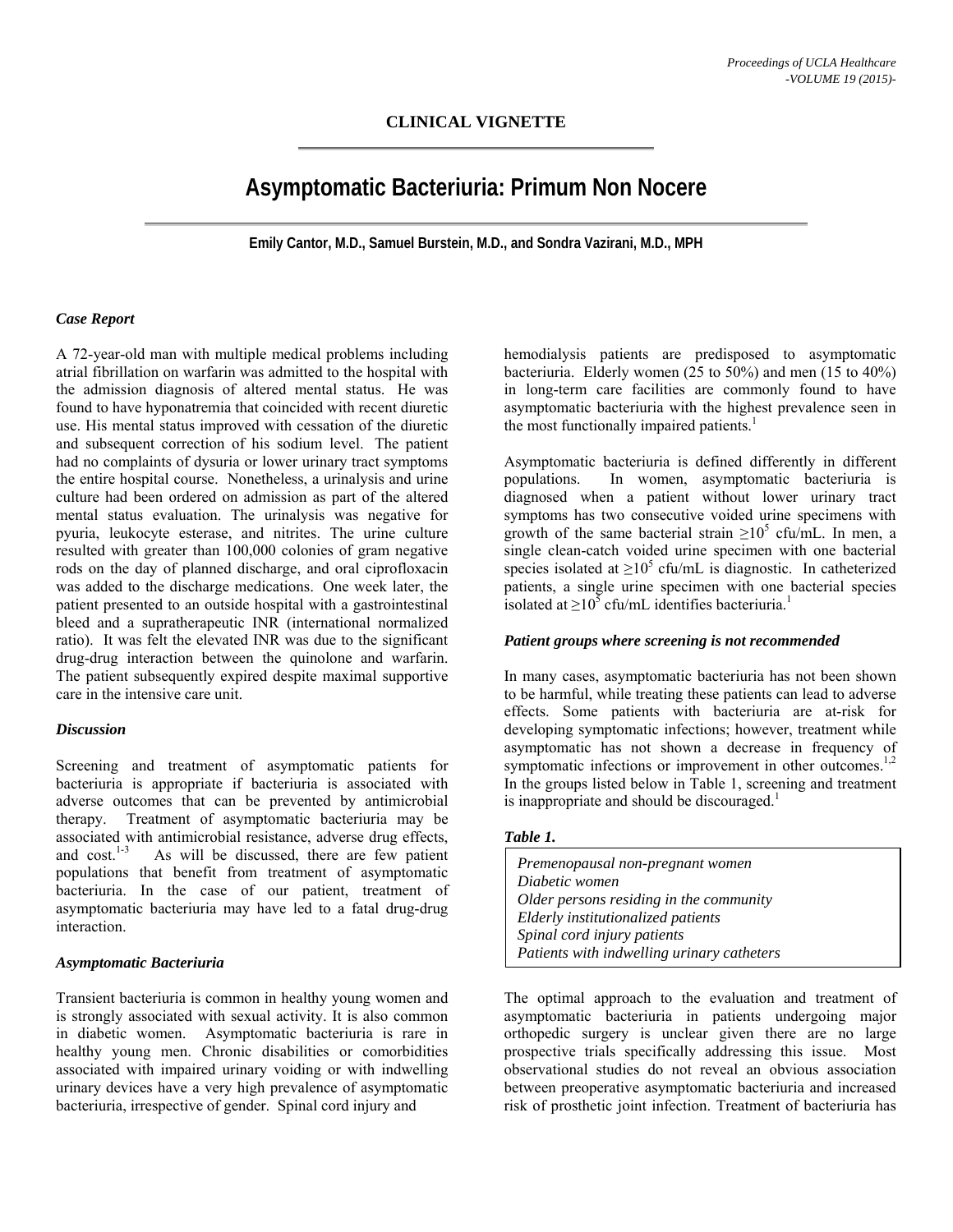not been associated with reduced rate of prosthetic joint infections, and organisms isolated from the urine were dissimilar to those cultured from wounds.<sup>4,5</sup> As data are limited, the area remains controversial. This topic was not addressed in the latest guidelines from the Infectious Diseases Society of America [IDSA].<sup>1</sup>

## *Patient groups where screening and treatment are recommended*

*Pregnant Women*: Pregnant women should be screened for bacteriuria by urine culture at least once in early pregnancy, and they should be treated if the result is positive. This recommendation is based on the 20-30 fold increased risk of developing pyelonephritis during pregnancy, compared with women without bacteriuria. These women are also more likely to experience premature delivery and to have infants with low birth weight. Treatment of asymptomatic bacteriuria in pregnant women can decrease the rates of pyelonephritis from 20-35% to  $1-4\%$ .<sup>1,2</sup> Treatment also decreases the frequency of low-birth weight and preterm delivery.<sup>1,2</sup> In addition to the IDSA guidelines, the United States Preventative Services Task Force (USPSTF) recommends screening pregnant women at 12 to 16 weeks gestation or at their first prenatal visit.<sup>6</sup>

*Urologic Surgery*: Genitourinary surgery with trauma and mucosal bleeding allows organisms in the urinary tract to invade the bloodstream. If antibacterial therapy is not given, 25% to 80% of patients undergoing a traumatic urologic procedure will have bacteremia.<sup>7</sup> Antimicrobial treatment before the intervention can prevent bacteremia and sepsis.<sup>7,8</sup> Therapy is initiated only immediately before the procedure as earlier treatment may allow time for reinfection before the procedure, perhaps with a more resistant organism.7

Recent recommendations suggest patients with positive urine cultures (irrespective of symptomatology) should be treated before urodynamic studies, stent insertion, transurethral resection of the prostate (TURP), and removal of ureteral calculi.<sup>8</sup> Treatment is also recommended for cystoscopy in bacteriuric men but not women. On the other hand, chronic indwelling catheter replacement does not require antimicrobial pretreatment.<sup>9</sup> The 2005 IDSA guidelines recommend screening for and treatment of asymptomatic bacteriuria before TURP and other urologic procedures for which mucosal bleeding is anticipated.<sup>1</sup>

*Renal Transplantation*: A specific screening or treatment recommendation is not made for renal transplant patients in the IDSA guidelines. It is noted, however, that some experts do recommend screening for bacteriuria within the first 6 months of renal transplantation.<sup>1,3</sup>

## *Summary*

Evidence-based medicine dictates that only pregnant women and those undergoing traumatic urologic surgeries benefit from treatment of asymptomatic bacteriuria. The *Choosing Wisely* initiative has also highlighted the inappropriate use of antibiotics to treat asymptomatic bacteriuria, adding that urinary catheter-associated asymptomatic bacteriuria does not require screening and antibiotic therapy.<sup>3</sup> Routine treatment of patients awaiting orthopedic surgery has not shown a treatment benefit. Data are from observational studies only, and the IDSA does not comment on this patient population in their guidelines. Other patient groups (Table 1) derive no benefit from treatment, and like in our case report, may suffer harm. The availability of urinalysis with automatic reflex culture when abnormal may dramatically reduce the number of screening urine cultures and the identification of patients with asymptomatic bacteriuria.

# **REFERENCES**

- 1. **Nicolle LE, Bradley S, Colgan R, Rice JC, Schaeffer A, Hooton TM; Infectious Diseases Society of America; American Society of Nephrology; American Geriatric Society**. Infectious Diseases Society of America guidelines for the diagnosis and treatment of asymptomatic bacteriuria in adults. *Clin Infect Dis*. 2005 Mar 1;40(5):643-54. Epub 2005 Feb 4. Erratum in: Clin Infect Dis. 2005 May 15;40(10):1556. PubMed PMID: 15714408.
- 2. **Nicolle LE**. Asymptomatic bacteriuria: when to screen and when to treat. *Infect Dis Clin North Am*. 2003 Jun;17(2):367-94. PubMed PMID: 12848475.
- 3. Choosing Wisely. Five Things Physicians and Patients Should Question. ABIM foundation and Infectious Disease Society of America. www.choosingwisely.org/doctor-patient-lists/infectiousdiseases-society-of-america. Accessed February 26, 2015.
- 4. **Koulouvaris P, Sculco P, Finerty E, Sculco T, Sharrock NE**. Relationship between perioperative urinary tract infection and deep infection after joint arthroplasty. *Clin Orthop Relat Res*. 2009 Jul;467(7):1859-67. doi:10.1007/s11999-008-0614-8. Epub 2008 Nov 14. PubMed PMID: 19009324; PubMed Central PMCID: PMC2690738.
- 5. **Cordero-Ampuero J, González-Fernández E, Martínez-Vélez D, Esteban J**. Are antibiotics necessary in hip arthroplasty with asymptomatic bacteriuria? Seeding risk with/without treatment. *Clin Orthop Relat Res*. 2013 Dec;471(12):3822-9. doi:10.1007/s11999- 013-2868-z. PubMed PMID: 23430723; PubMed Central PMCID:PMC3825921.